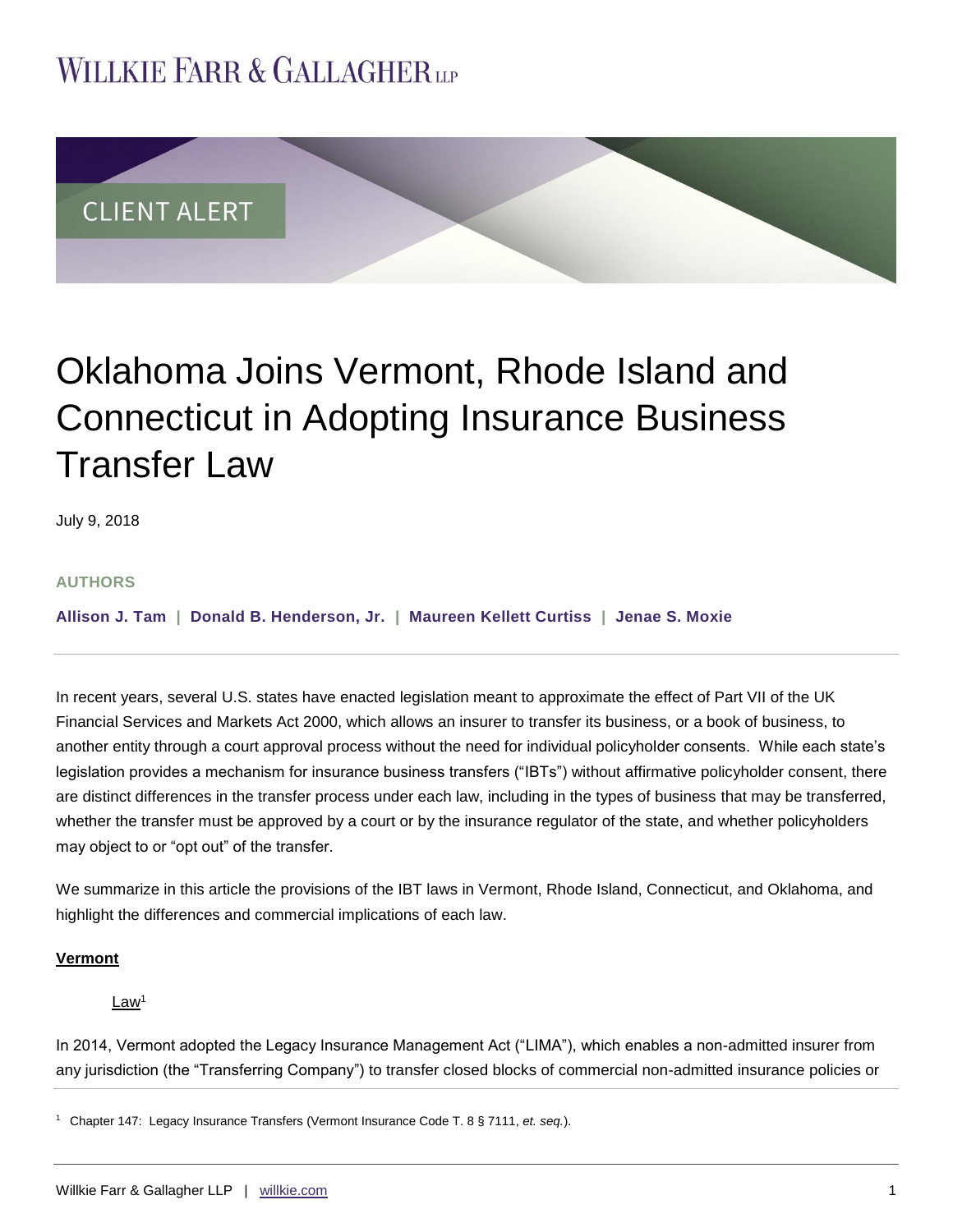reinsurance agreements to a Vermont-domiciled company established specifically to acquire a closed block under a legacy insurance transfer plan (the "Assuming Company"). LIMA defines a "non-admitted insurer" as an insurer not licensed to engage in the business of insurance in a state, not including a risk retention group or a captive insurance company,<sup>2</sup> and defines "closed block" as business for which a transferring non-admitted insurer has ceased to offer, write, or sell to new applicants, and for which all policy periods have been fully expired for at least 60 months.<sup>3</sup> Importantly, LIMA allows for affected policyholders and reinsurance counterparties to opt out of the transfer.

#### Application Process

The Assuming Company must file a transfer plan with the Vermont Commissioner of Financial Regulation (the "VT Commissioner") that includes, among other things: a list of all policies, reinsurance agreements, and policyholders; a certificate of good standing from the Transferring Company's domiciliary regulator, or if such certificate is not obtainable under the laws of the domiciliary regulator, a certificate of the Transferring Company or the controlling party attesting to the good standing of the Transferring Company and its controlling party verified by two executive officers; audited financial statements; an actuarial study of the liabilities that will be transferred to the Assuming Company; a statement from the Assuming Company submitting to the jurisdiction of the VT Commissioner; and a no objection letter from the Transferring Company's domiciliary regulator, or if any such letter is not obtainable under the laws of the domiciliary jurisdiction, a certificate verified by two executive officers of the Transferring Company attesting that the domiciliary regulator has no objection to the transfer.<sup>4</sup>

After the VT Commissioner accepts the transfer plan, the Assuming Company must provide notice to all policyholders and reinsurance counterparties listed in the transfer plan. Such notice must set out, among other things, the right of each policyholder or counterparty to accept or object to the plan and/or to appear at a hearing or file written comments on the plan with the Commissioner. If a policyholder or reinsurance counterparty objects to the plan, the Assuming Company must revise the plan to exclude such policyholder or counterparty and its respective policy/contract from the plan. A policyholder that does not expressly object to the plan in writing within a 60-day comment period is deemed to have accepted the plan. Following the comment period and hearing, if the Commissioner approves the transfer plan the Commissioner will issue an order having "the full force and effect of a statutory novation" and shall provide that the Transferring Company shall have no further rights, obligations or liabilities with respect to the transferred policies.<sup>5</sup>

<sup>2</sup> VT. Ins. Code T. 8 § 7111(13).

<sup>3</sup> VT. Ins. Code T. 8 § 7111(2).

<sup>4</sup> VT Ins. Code T. 8 § 7112.

<sup>5</sup> VT Ins. Code T. 8 § 7113.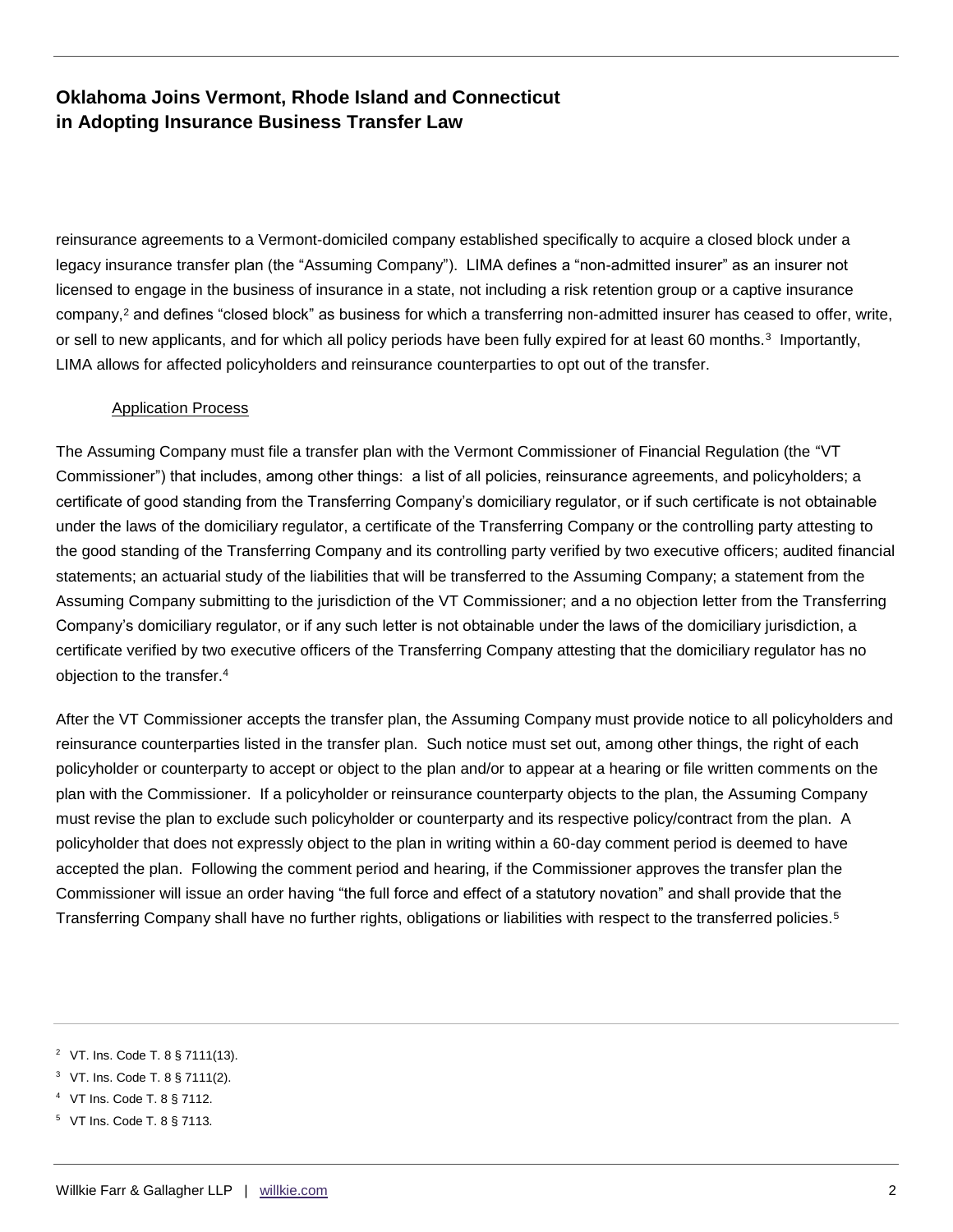## Commercial Implications

LIMA is limited in its application to commercial non-admitted policies and reinsurance agreements, and only provides for a novation through an approval order from the VT Commissioner, not a court-ordered novation. In addition, policyholders can opt out of the transfer.

Despite these built-in limitations, there is a question as to whether the VT Commissioner has the authority to bind holders of policies (*i.e.*, contracts) issued by the Transferring Company, particularly with respect to out-of-state policyholders (LIMA requires a non-objection letter from the Transferring Company's domiciliary regulator, but it does not require approval from the regulators of each state where a transferred policy has been issued). Even though LIMA allows policyholders to object to a transfer plan and states that policyholders who fail to object have accepted the plan, it is unclear whether a court would uphold such "deemed consent" if a policyholder were to challenge a novation effected under LIMA.

We understand that, to date, no insurers have utilized LIMA to effect an IBT transaction, so these questions have not been tested.

## **Rhode Island**

## Law<sup>6</sup>

In 2002, Rhode Island enacted the Voluntary Restructuring of Solvent Insurers Act (the "RI Commutation Act"), which prescribed a process for a Rhode Island-domiciled "Commercial Run-Off Insurer" (*i.e.*, an insurer whose business includes only the reinsuring of non-life business and/or the insuring of any line of business other than life, workers' compensation and personal lines) to extinguish its outstanding liabilities pursuant to a court-ordered commutation plan, with the approval of 50% of policyholder creditors representing at least 75% of claim value.<sup>7</sup>

In 2016, further to the RI Commutation Act, the Rhode Island Department of Business Regulation (the "Department") introduced Insurance Regulation 68, which provides a new IBT mechanism that allows for the transfer of blocks of U.S. property casualty business from any insurer (the "Transferring Company") into a Rhode Island-domiciled Commercial Run-Off Insurer as defined under the RI Commutation Act (the "Assuming Company"). Unlike the RI Commutation Act, which provides for a whole-company commutation, Regulation 68 enables a Transferring Company to novate books of business to an Assuming Company.

<sup>&</sup>lt;sup>6</sup> "Regulation 68" – Rhode Island Insurance Regulation R27-68-001.

<sup>7</sup> R.I. Gen. Laws § 27-14.5.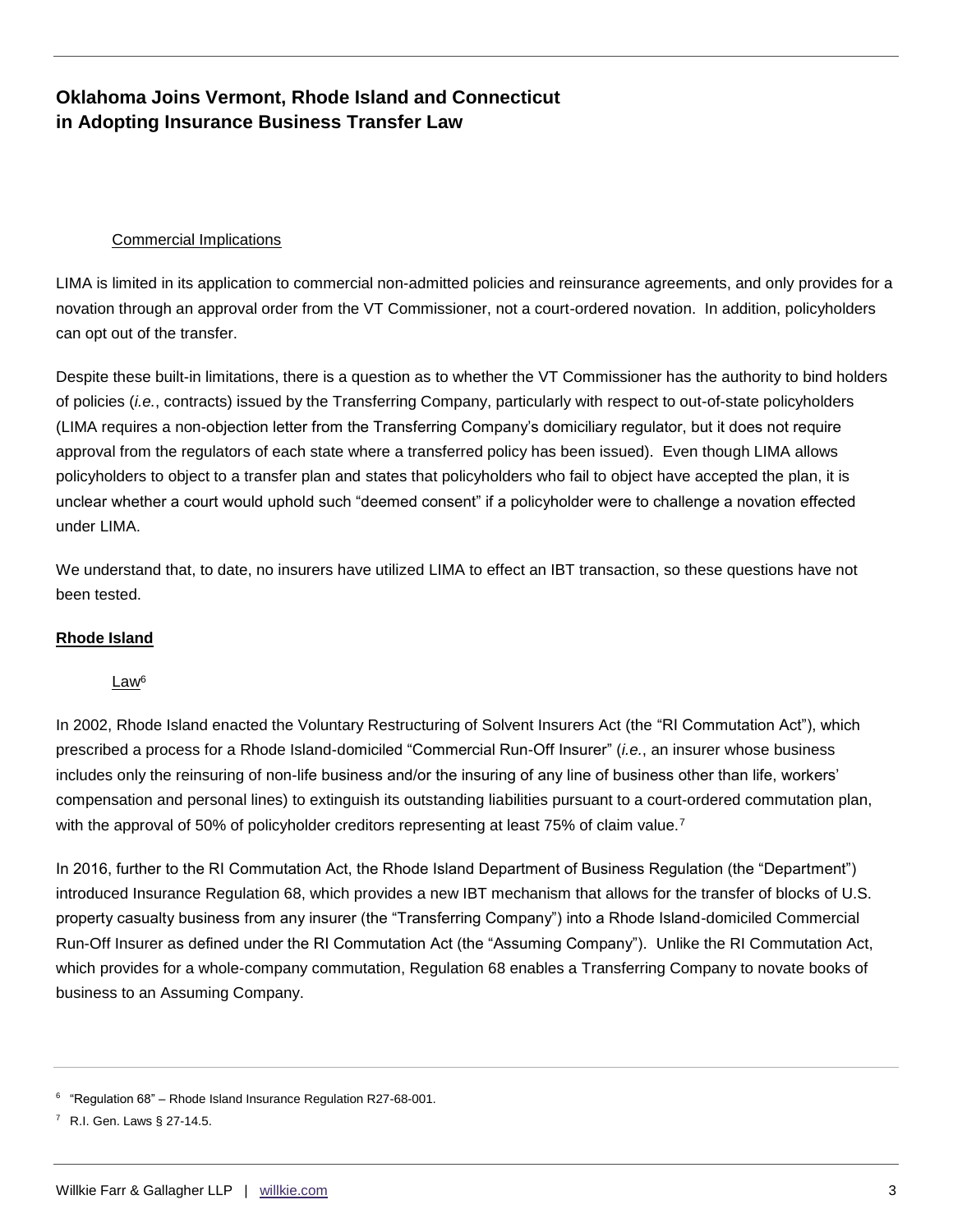### Application Process

The Assuming Company must submit an Insurance Business Transfer Plan ("IBT Plan") to the Insurance Division of the Department, which should include, among other items: a summary of the IBT Plan; most recently audited financial statements and annual reports of the Transferring Company; evidence of approval of the Transferring Company's domiciliary regulator; and an expert report providing an opinion on the proposed transaction and stating the expert's professional qualifications to assess such a transaction. Once the Department has approved the IBT Plan, the Department will grant permission to the Assuming Company to make an application to the Superior Court of Providence County (the "Court") for approval of the IBT Plan. Regulation 68 does not include a policyholder opt-out provision.

If the IBT Plan is approved, the Court's order will: make a finding that there is no material adverse impact to policyholders, reinsureds, or claimants on the transferred policies; implement a statutory novation with respect to all policyholders and reinsureds and their respective policies and reinsurance agreements under the IBT Plan; and release the Transferring Company from any and all rights, obligations, or liabilities under the transferred policies or reinsurance agreements.

### Commercial Implications

The Rhode Island IBT process effects a court-ordered novation of all transferring policies and reinsurance agreements, which arguably offers greater finality than a novation order from an insurance regulator, which could be challenged in court. However, given that Regulation 68 purports to give a Rhode Island court the authority to bind out-of-state policyholders of an out-of-state Transferring Company (with no policyholder opt-out provision), the same jurisdictional questions arise as noted with respect to Vermont.

The Rhode Island Department's goal in revising the RI Commutation Act by promulgating Regulation 68 was to make the state a center of expertise for runoff insurance. To date, we understand that two companies have been formed in Rhode Island to act as Assuming Companies for an IBT. However, as of mid-June 2018, neither company has yet filed an IBT Plan with the Department.

One reason for the relative lack of utilization under Regulation 68 may be that the RI Commutation Act, which defines Assuming Company for purposes of Regulation 68, applied to Rhode Island domestic insurance companies "formed or reactivated for the sole purpose of entering into a voluntary restructuring under [the RI Commutation Act].<sup>"8</sup> Companies interpreted this "sole purpose" language as a requirement that the Assuming Company must ultimately submit a commutation plan to the Department under the RI Commutation Act to extinguish its outstanding commercial liabilities, although this interpretation was not the intent of the Department. As a result, the Rhode Island General Assembly has amended the RI Commutation Act to remove the "sole purpose" language in order to make clear that an IBT under

 $8$  R.I. Gen. Laws § 27-14.5-1 (emphasis added).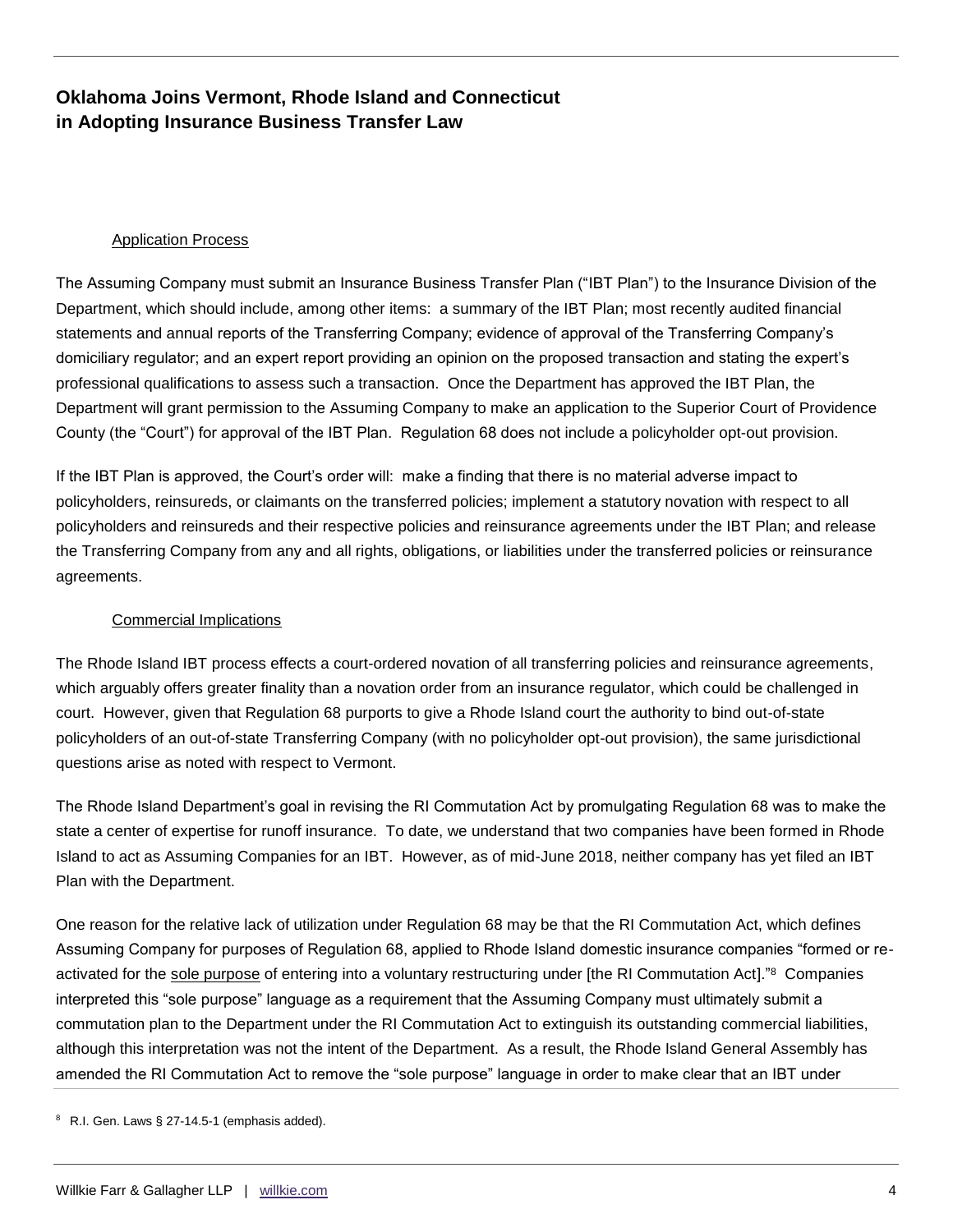Regulation 68 need not be followed by a commutation of the transferred policies by the Assuming Company.<sup>9</sup> The bill was signed by the Rhode Island Governor on July 2, 2018.

## **Connecticut**

## Law<sup>10</sup>

On October 1, 2017, a law took effect that allows Connecticut domestic insurance companies to divide into two or more insurance companies and create isolated blocks of business for a sale to a third party. Companies can also use this process to separate active books of business from runoff blocks. The Connecticut Insurance Department has explained that the bill is essentially the reverse of a merger for a domestic insurer, and that it was modeled on similar legislation in Pennsylvania. The Pennsylvania statute, which is generally applicable to domestic corporations and not insurer-specific, permits Pennsylvania domestic entities to divide following approval of interestholders.<sup>11</sup>

## Application Process

Any Connecticut domestic insurer can submit a plan of division to the Connecticut Insurance Commissioner ("CT Commissioner") to divide into two or more insurers. The plan of division must include, among other things: the manner of allocation between the resulting insurers; a description of the policies and other liabilities of the domestic insurer for which the resulting insurers will not be jointly and severally liable; and an outline of the manner of distributing interests in the new insurers to the dividing insurer. If the CT Commissioner finds that the interests of the policyholders and interestholders are protected, the CT Commissioner will issue a certificate of division to the dividing insurer, which is effective once filed with the Connecticut Secretary of State.<sup>12</sup> The CT Commissioner may hold a public hearing on the division if a hearing is deemed by the CT Commissioner to be in the public interest.

Following a division, each resulting insurer is generally responsible (i) individually for the policies and liabilities that the resulting insurer issues or incurs after the division; (ii) individually for the policies and liabilities of the dividing insurer that are allocated to or remain the liability of the resulting insurer, as specified in the dividing insurer's plan of division; and (iii) jointly and severally with the other resulting insurer(s) for the policies and liabilities of the dividing insurer that are not allocated to a particular resulting insurer by the plan of division.

<sup>&</sup>lt;sup>9</sup> R.I. House Bill 8163.

<sup>&</sup>lt;sup>10</sup> Uncodified House Bill 7025.

<sup>11</sup> 15 PA Cons Stat § 363 (2014).

<sup>12</sup> Uncodified House Bill 7025 Section 4.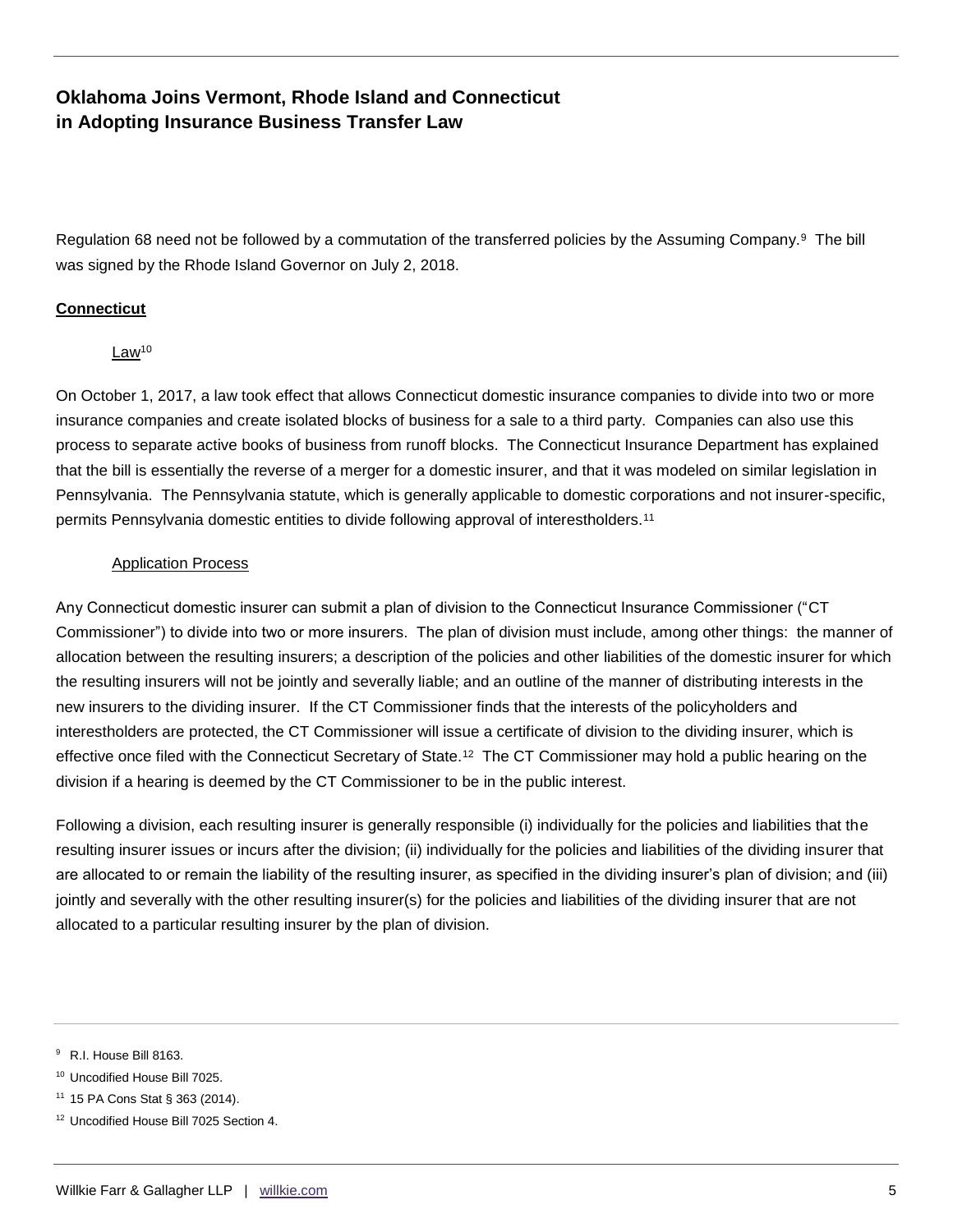#### Commercial Implications

Unlike the Vermont and Rhode Island laws, which allow transfers from non-domiciliary insurers to domiciliary insurers, the Connecticut law only allows Connecticut domestic insurers to divide into two or more domestic insurers. Since the law is limited to Connecticut domestic insurers, there may be a stronger argument that the CT Commissioner has the authority to bind out-of-state policyholders, since the CT Commissioner has authority to regulate the dividing insurer.

Another key difference is that the Connecticut law is not limited to certain classes of business (Rhode Island) or to closed blocks (Vermont). Rather, any Connecticut domestic insurer may take advantage of the law's provisions with respect to any line of business. Finally, like Vermont and unlike Rhode Island, the Connecticut law does not provide a courtsanctioned approval process.

#### **Oklahoma**

#### Law<sup>13</sup>

Oklahoma's Insurance Business Transfer Act (the "Transfer Act"), signed into law on May 7, 2018 with a November 1, 2018 effective date, is currently the most direct reflection of the UK's Part VII transfer regime. The Transfer Act allows any U.S. or alien insurer (the "Transferring Company"), without the affirmative consent of policyholders, to transfer and novate a book of business to an Oklahoma-domiciled insurer (including a captive insurer) (the "Assuming Company"). The Transfer Act applies to both insurers and reinsurers, and property, casualty, life, health, and any other line of insurance that the Oklahoma Insurance Commissioner ("OK Commissioner") finds suitable are all included in the definition of "policies" eligible for transfer. Further, the Transfer Act seems to apply to both active and run-off books of business.

#### Application Process

The Transfer Act requires that the Transferring Company file an Insurance Business Transfer Plan ("IBT Plan") with the OK Commissioner. The application must include, among other items: the most recent audited financial statements and annual and quarterly reports of both the Transferring and Assuming Companies filed with their domiciliary regulators; evidence of approval of the Transferring Company's domiciliary regulator; and an opinion report from a qualified independent expert selected by the OK Commissioner.

The OK Commissioner shall authorize the submission of the IBT Plan to the District Court of Oklahoma County unless he or she finds that the IBT Plan would have a material adverse impact on policyholders or claimants. The Transferring Company then submits the IBT Plan to the Court, which will hold a hearing on the plan. Policyholders may comment on or object to the IBT Plan but do not have the right to opt out of or otherwise reject the transfer and novation. Under the

<sup>&</sup>lt;sup>13</sup> Oklahoma Senate Bill 1101, to be codified in the Oklahoma Statutes as Section 1681 of Title 36.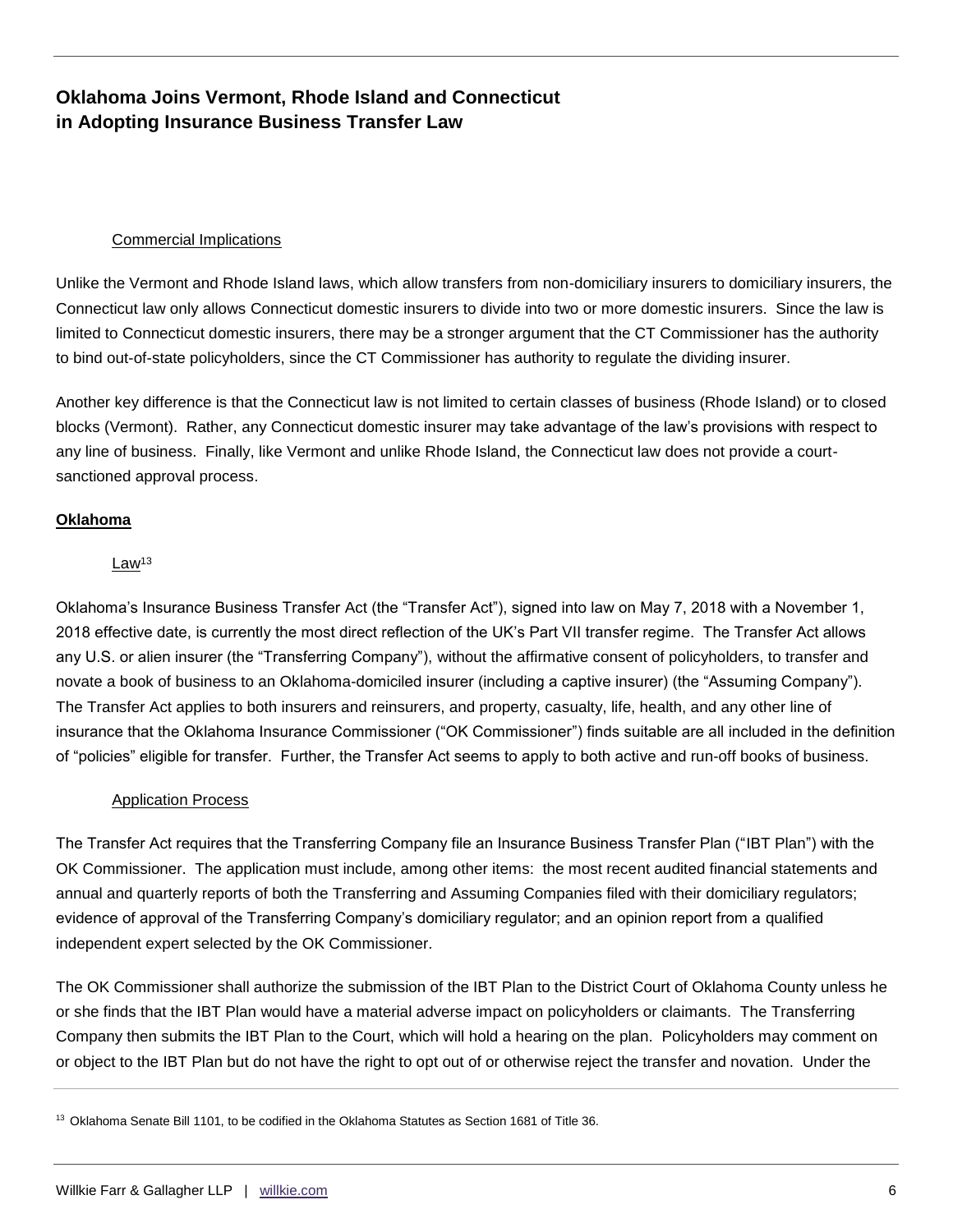Transfer Act, once a novation of the transferred contracts is effected, the Assuming Company becomes directly liable to the policyholders of the Transferring Company and the Transferring Company's insurance obligations and risks under the contracts are extinguished.

## Commercial Implications

Like Rhode Island's Regulation 68, the Transfer Act effects a court-ordered novation, which may provide greater finality to the novation process than a regulator-only approval. Importantly, the Transfer Act applies broadly to active and run-off books of business and potentially to any line of business. Oklahoma's Deputy Commissioner has indicated that companies interested in doing run-off transactions in Oklahoma have already contacted him in anticipation of the November 1 effective date of the Transfer Act. However, as noted with respect to Vermont and Rhode Island, a novation under the Transfer Act may be susceptible to a jurisdictional challenge by affected policyholders, particularly since the Act purports to apply to non-U.S. insurers.

The Oklahoma Insurance Department is drafting regulations to implement the Transfer Act and expects to have such regulations in place by November 1, when the Transfer Act becomes effective.

## **Other States**

Illinois currently has a division bill pending that is similar to the Connecticut law discussed above. Illinois House Bill 5160 creates the Domestic Stock Company Division article in the Illinois Insurance Code, and provides that domestic stock companies may divide into two or more insurers. As of July 8, the bill is still in committee.

Georgia Governor Nathan Deal recently vetoed a bill that would have allowed Georgia-domiciled insurers to divide into two or more insurers. Governor Deal stated that he was "unaware of the need for the division process" and that the proposed bill gave the Insurance Commissioner broad discretion without appropriate safeguards should one of the resulting insurers fail to turn a profit. Similarly, Iowa Governor Kim Reynolds vetoed a bill that would allow domestic stock insurers to divide into two or more resulting stock insurers. Governor Reynolds stated that she was supportive of the substance of the bill but could not sign it due to certain health insurance-related provisions that would further destabilize Iowa's health insurance market.